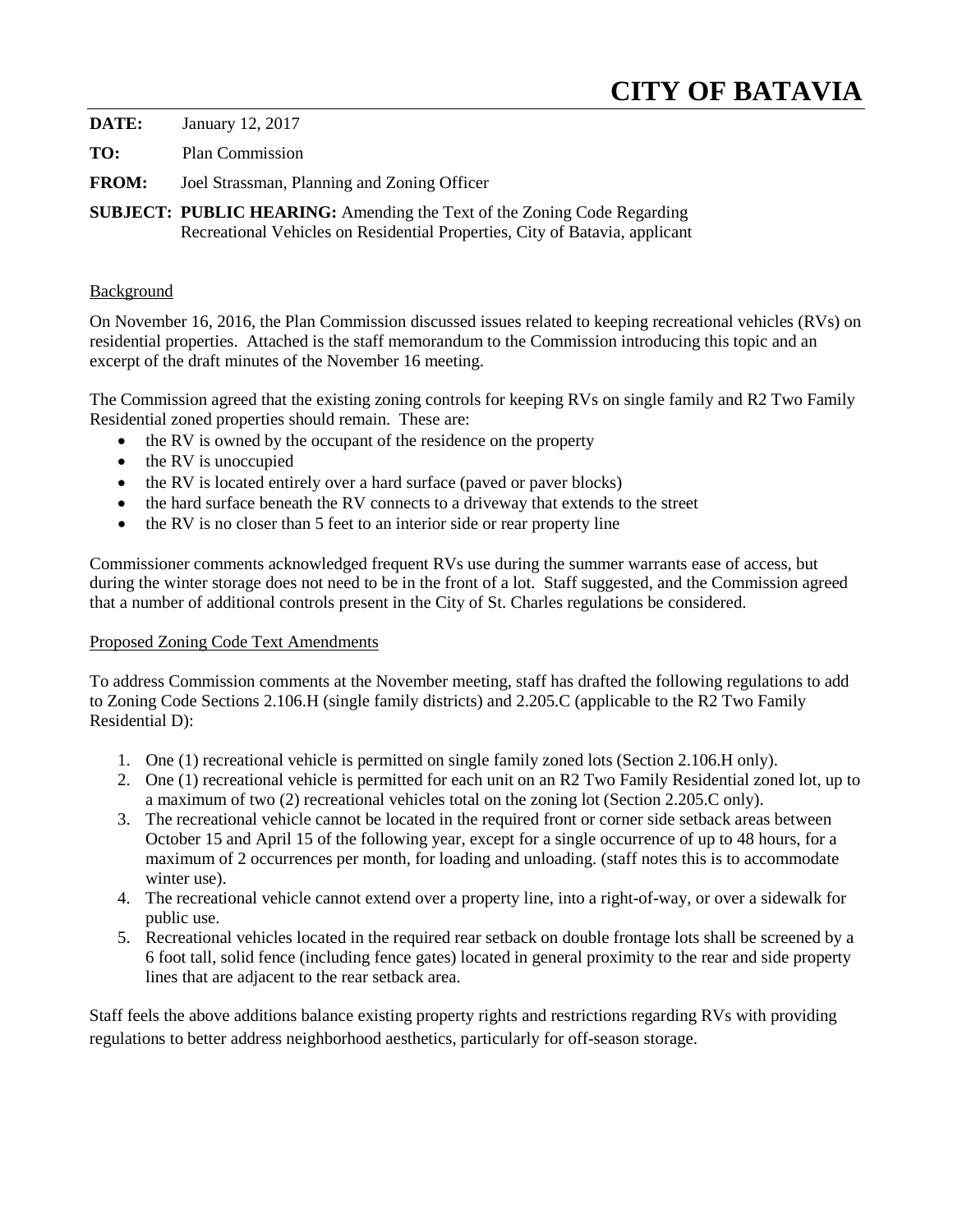#### Staff Recommendation

Staff recommends the Commission open and conduct the public hearing. After all attendees wanting to be heard have been given an opportunity to speak, the Commission may discuss the matter. If the Commission feels no additional information is needed, the Commission should close the hearing. If the Commission feels additional information is needed, the Commission may continue the hearing to a date certain for acceptance of new information.

After all information is gathered and the hearing has been closed, the Commission may take action in the form of a recommendation to the City Council to amend the text of the Zoning Code. The Commission may consider the additions listed herein, modify these additions in any way, or recommend no change.

#### Attachments

- 1. Staff memorandum to the Plan Commission, dated November 8, 2016
- 2. Excerpt of the draft minutes of the November 16, 2016 Plan Commission meeting
- c Mayor and City Council Department Heads Media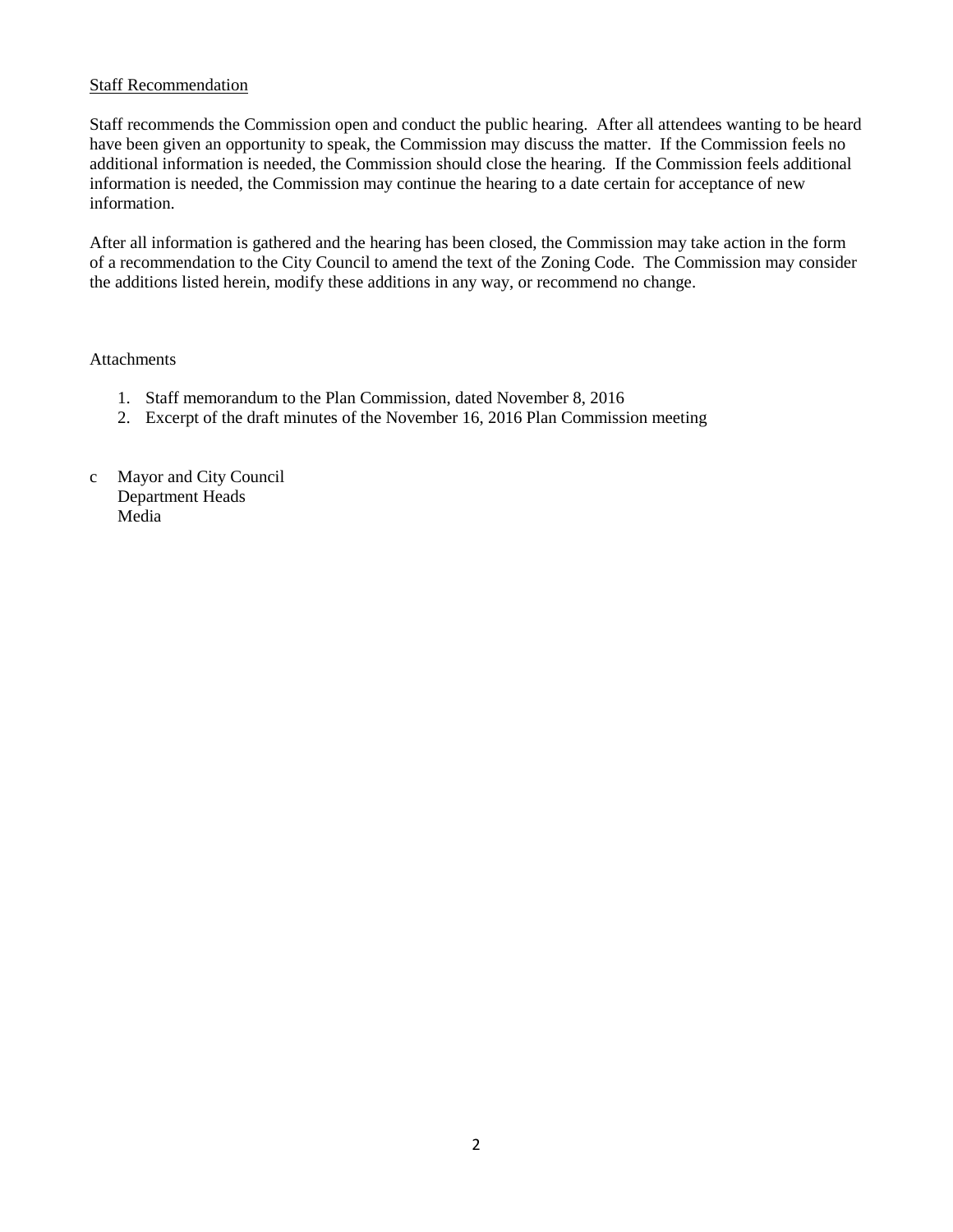## **CITY OF BATAVIA**

**DATE:** November 8, 2016

**TO:** Plan Commission

**FROM:** Joel Strassman, Planning and Zoning Officer

**SUBJECT:** Discussion – Recreational Vehicles on Residential Properties

#### Background

Last year, the Plan Commission recommended, and the City Council approved amendments to the Zoning Code [\(Ordinance 15-10](http://il-batavia.civicplus.com/AgendaCenter/ViewFile/Item/2778?fileID=2225) and [Ordinance 15-37\)](http://www.cityofbatavia.net/AgendaCenter/ViewFile/Item/5846?fileID=3355) addressing recreational vehicles (RVs) on residential properties. The Zoning Code allows RVs on single family and R2 Two Family Residential zoned properties provided:

- 1. the RV is owned by the occupant of the residence on the property;
- 2. the RV is unoccupied;
- 3. the RV is located entirely over a hard surface (paved or paver blocks);
- 4. the hard surface beneath the RV connects to a paved driveway that extends to the street, and
- 5. the RV is no closer than 5 feet to an interior side or rear property line.

In response to an RV complaint received by an Alderman, the City Council requested the Plan Commission review the Zoning Code's regulations regarding RVs and to recommend changes if warranted. The Commission can determine if the existing regulations sufficiently address the issue of RVs on residential properties and if not, it can recommend amendments to the Zoning Code to sufficiently address the issue.

To aid in the conversation, staff suggests the Commission consider the following issues that are applicable to RVs on residential properties:

- Appropriateness of allowing any RVs on the property, other than in an enclosed building
- Regulating RVs based on vehicle length
- General location on the property (e.g. rear setback area only)
- Proximity to front and corner side, and to rear and interior side property lines
- Visual impact from streets and/or adjacent properties
- Length of duration the RV remains on the property or in a specific location on the property (i.e. time limits for periodic loading/unloading and/or seasonal preparation)

Staff provides no specific recommendations on what, if anything should be changed. As stated in the current regulation, RVs should continue to be owned by the occupant of the dwelling, not be occupied, be located on and accessed directly from the street by a hard surface, and be no closer than 5 feet from interior side and rear property lines. New requirements, if deemed appropriate, may further restrict RVs.

Attached is a selection of RV regulations from neighboring municipalities. The Commission may consider specifics of what these municipalities require and whether any is appropriate to consider for Batavia.

#### Staff Recommendation

Staff recommends the Commission discuss the issue of RVs on single family and two family zoned properties. If the Commission feels any change to the Zoning Code should be considered, the Commission should specify such changes and direct staff to schedule a public hearing to take testimony from the public on potential Zoning Code text amendments. Staff would schedule this hearing in December or January.

Attachment: Selection of Zoning Regulations for Recreational Vehicles on Residential Properties

c Mayor and City Council Department Heads Media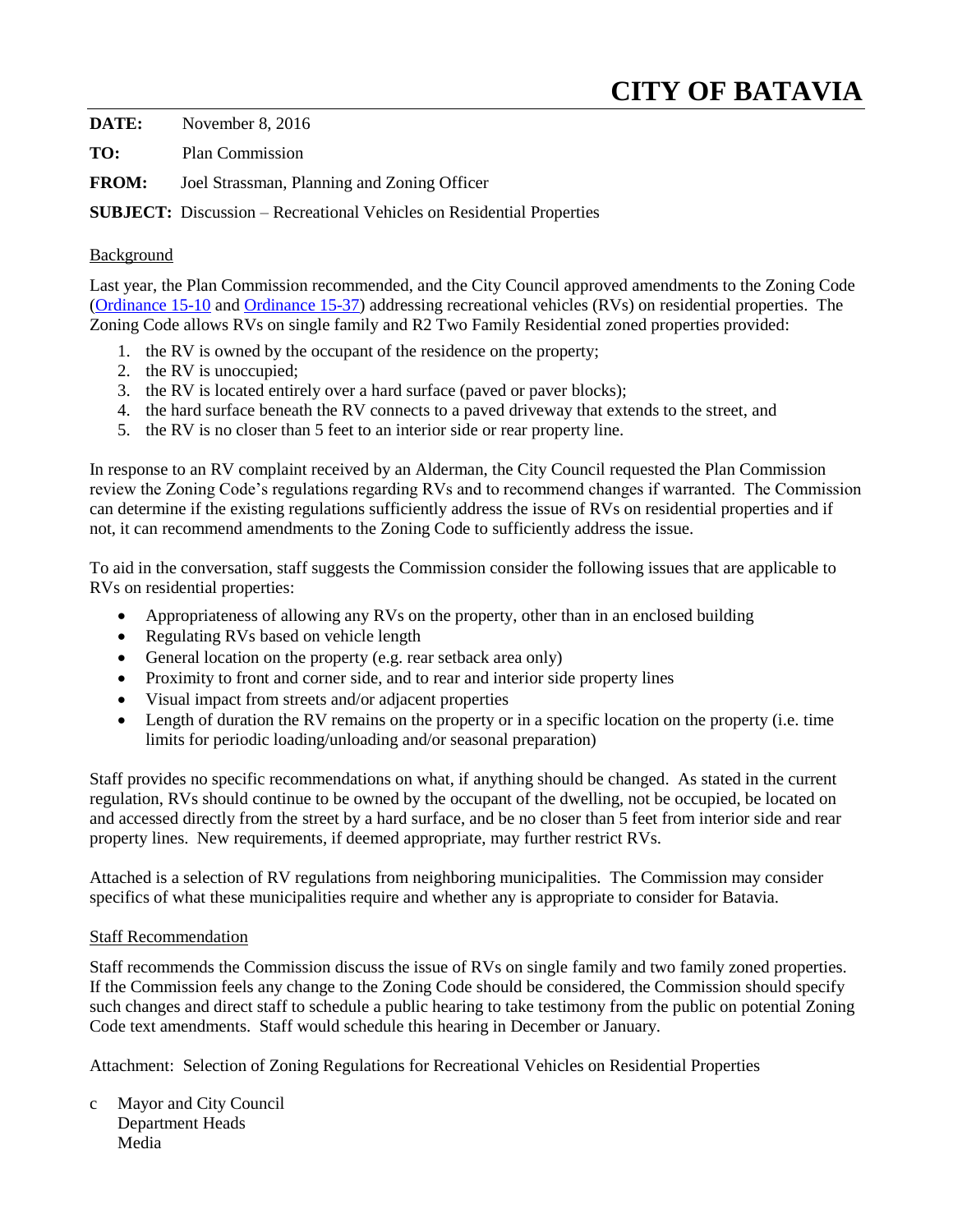## **Selection of Municipal Zoning Code Regulations for Recreational Vehicles on Residential Properties**

## **Aurora, IL** (population 198,151)

G. Additional Regulations for outdoor storage, parking or standing of personal or commercial recreational vehicles, boats or trailers.

- i. Purpose. The presence of recreational vehicles, boats or trailers, and other certain motor vehicles that, by virtue of their design, type, or characteristics, are not customary and incidental to the use or occupancy in a residential district may be detrimental to the surrounding area. These said vehicles intrude upon the visual aesthetics, may create excessive noise, and can impair the free flow of traffic within a residential neighborhood. The purpose of this section is to provide regulations that would prohibit or restrict the ways in which recreational vehicles are parked or stored, thereby reducing such negative impacts upon the adjacent property owners or the neighborhood as a whole.
- ii. Location and Storage. No recreational vehicles, boats or trailers may be parked on public right of way. As such, vehicles, boats or trailers shall be in an unused, unoccupied fully stored state and at no time shall a parked or stored recreational vehicle be used for living, sleeping, or other purposes while on the zoning lot. In addition, no recreational vehicle shall be connected to electric, gas, water, or sanitary sewer service.
- iii. Surfacing. Any recreational vehicles, boats or trailers parked or stored outside shall be accessible only from a residential driveway and on an approved all-weather surface no more than 30 feet in length and consisting of either asphalt, brick, or concrete in the form of continuous ribbon strips a maximum of 2 feet in width or grass pavers, either for the full width of the vehicle or in the form of continuous ribbon strips a minimum of 2 feet in width. Surfacing requirements shall also meet the lot coverage requirements contained in specific zoning district.
- iv. Screening. Any recreational vehicles, boats or trailers parked or stored outside shall be reasonably screened from adjoining properties as provided herein. Screening shall be to an opacity of not less than seventy-five (75) percent, be a minimum of six (6) feet above grade, and not exceed eight (8) feet in height. Screening may be accomplished by berming, landscaping at seven canopy tree equivalents per 100 feet of storage perimeter, solid fencing, or wall construction. For fencing limitations in residential districts refer to the Fencing and Wall Section under Residential Specific Regulations of Chapter B.
- v. Required Setbacks. The above stated required setback regulations shall apply with the exception that recreational vehicles may be parked in required front and exterior side yards only if the following conditions are satisfied:
	- a. The vehicle is used daily and is the owner's principal means of transportation to and from their place of employment.
	- b. The length of the vehicle shall not exceed twenty-five (25) feet.
- vi. Loading and Unloading. For a period not to exceed 48 hours prior and subsequent to a trip, a recreational vehicles, boats or trailers may be parked in the driveway in the required front yard or exterior side yard for the purposes of loading and unloading. Parking of a recreational vehicles, boats or trailers for a five-day time frame per each calendar month for loading and unloading purposes may take place in the required front yard without the necessity of complying with the above stated Surfacing, Screening or Required Setbacks provision. This time frame may be reasonably extended by the zoning administrator to accommodate additional loading and unloading.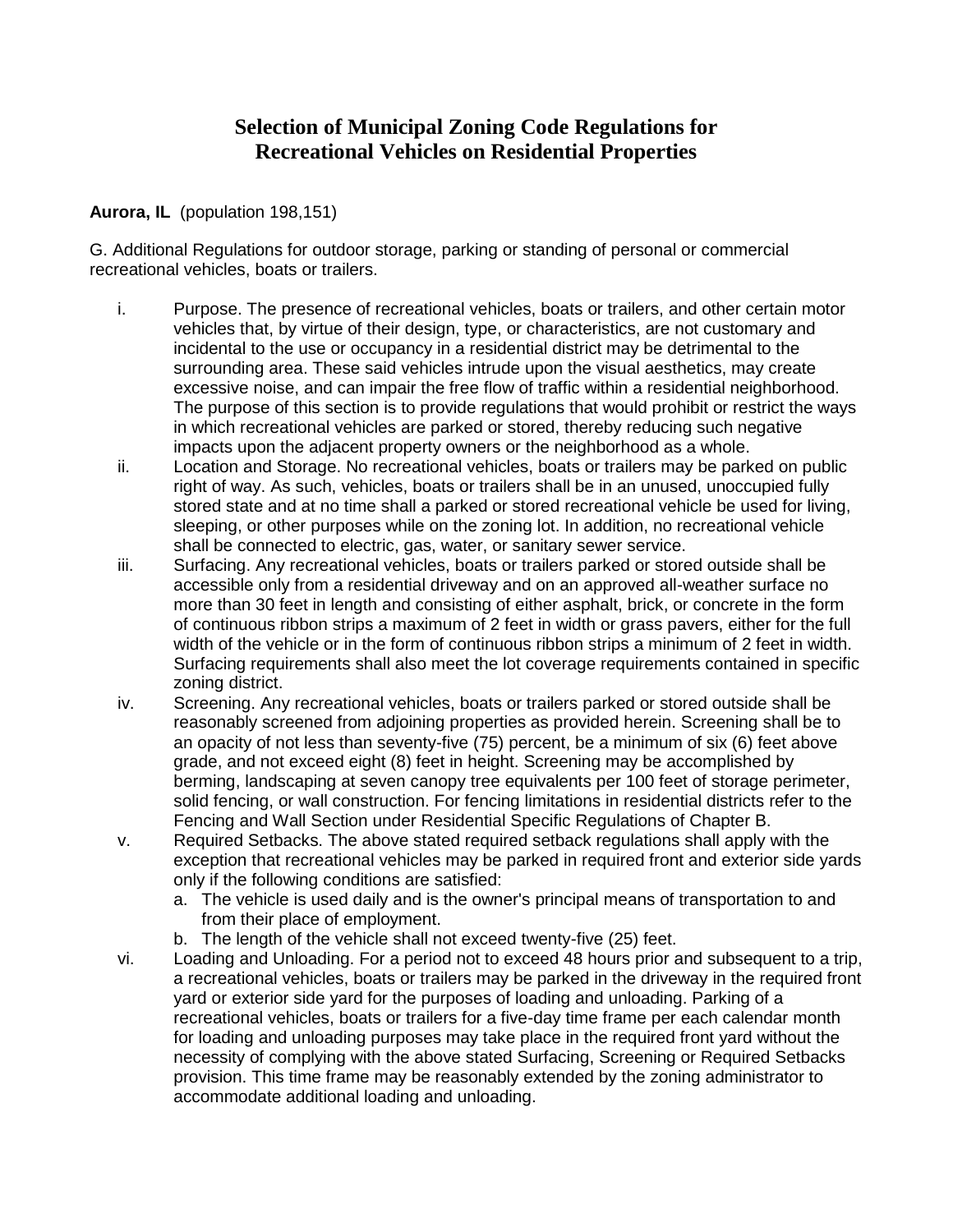## **Geneva, IL** (population, 21,517)

## **11-11A-5: - PARKING AND STORAGE OF CERTAIN VEHICLES:**

- A. Only one *recreational vehicle* may be parked or stored behind the established setback line on a residential lot. A *recreational vehicle* may be parked or stored in a side or rear yard only. Only one *recreational vehicle* may be parked in the street yard for a period not to exceed twenty four (24) hours for loading and unloading. No recreational vehicle shall be used for living, sleeping or housekeeping purposes on any zoning lot within the city.
- B. On corner lots, the required street setback shall not be used for the parking or storing of passenger vehicles and/or recreational vehicles.
- C. All parking and storage of vehicles (passenger vehicles and recreational vehicles) shall be on an improved surface (concrete paved, blacktop or brick pavers).

#### (Ord. 95-28, 5-1-1995; Ord. 95-79, 12-18-1995; Ord. 96-54, 9-16-1996)

## **Naperville, IL** (Population 142,310)

## **6-2-7: - TRAILERS AND** *RECREATIONAL VEHICLES***:**

1.

Applicability: These regulations shall apply to all trailers and recreational vehicles as defined below, in all zoning districts, except the R5 district. They shall apply to all trailers and recreational vehicles other than the mobile homes permanently affixed to the ground and used as a principal residence.

RECREATIONAL VEHICLE: Any camping trailer, motor home, mini-motor home, travel trailer, truck camper or van camper used primarily for recreational purposes, as defined in the Illinois Motor Vehicle Code; as well as vehicles including, but not limited to, all-terrain vehicles, boats, snowmobiles, watercraft, and other similar vehicles.

TRAILER: Every vehicle without motive power in operation designed for carrying persons or property and so constructed that no part of its weight rests upon the towing vehicle.

2.

Location Of Trailers And Recreational Vehicles: Storage and parking of trailers and recreational vehicles shall be regulated as follows, except as otherwise provided in Subsections 6-2-7.3 and 6-2-7.4 of this Section:

2.1.

Only one trailer or *recreational vehicle* shall be located outside of a fully enclosed building or structure on any lot or parcel of land, provided however, that when such trailer or *recreational vehicle* is provided in conjunction with a use located in the business or industrial districts, said restriction shall not be applicable.

## 2.2.

The storage and parking of said trailer or *recreational vehicle* is subject to the following location requirements:

2.2.1.

Trailers and recreational vehicles shall only be located in the rear or interior side yard;

2.2.2.

Trailers and recreational vehicles shall not be located in the required front or corner side yard, except as provided in Subsections 6-2-7.3 and 6-2-7.4 of this Section; and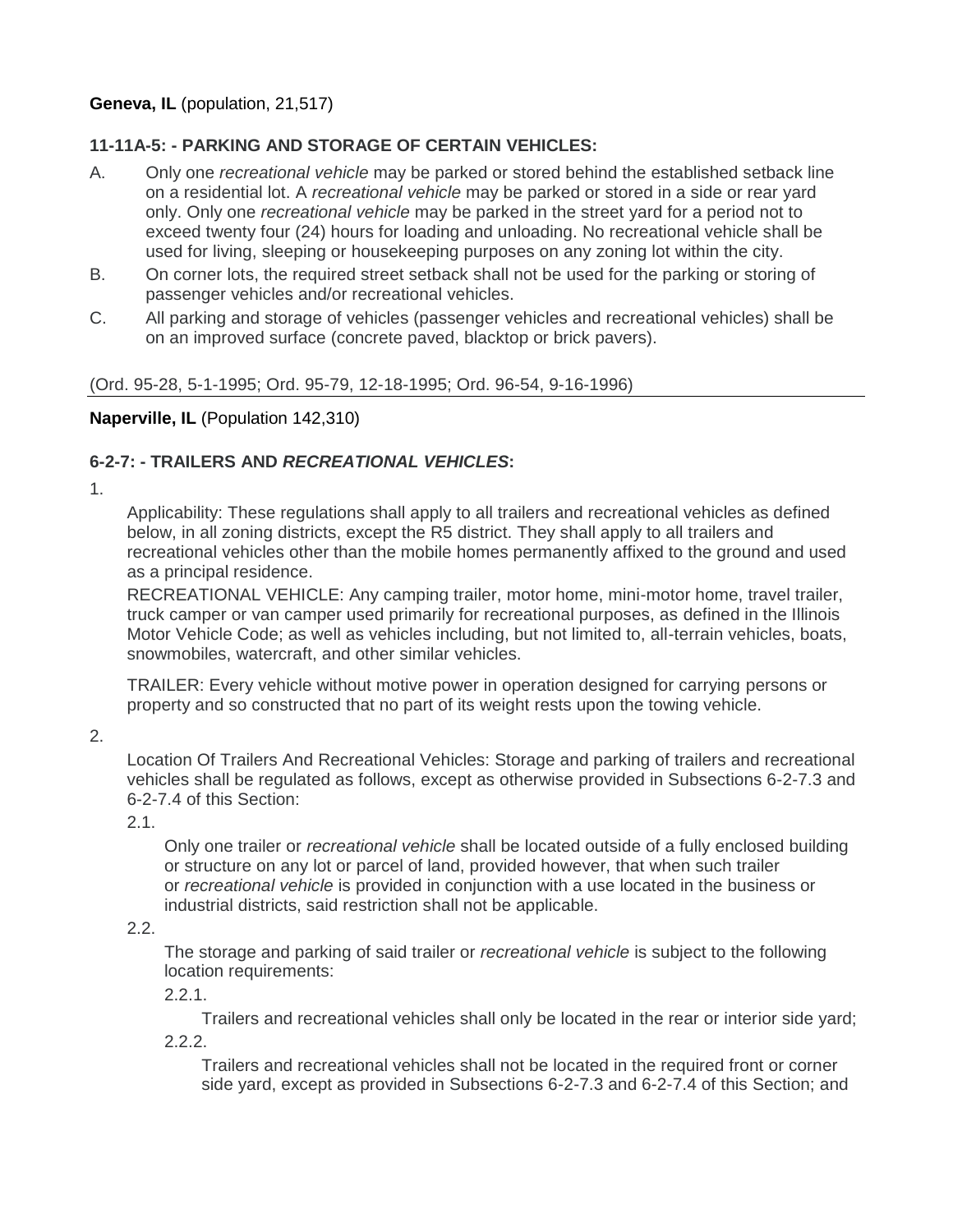2.2.3.

Trailers and recreational vehicles shall not be located closer than five (5) feet to any lot line.

2.3.

Trailers or recreational vehicles, which are located outside of a fully enclosed building or structure, shall be screened from the property line with fences or walls six (6) feet in height, or landscaping of at least seventy-five percent (75%) opacity, such as nondeciduous plantings, six (6) feet in height at time of planting. Said screening shall be located either along the perimeter of the lot where the trailer or recreational vehicle is stored, or along the perimeter of said trailer or *recreational vehicle*.

2.4.

In any zoning district, the wheels or any similar transporting devices of trailers or recreational vehicles shall not be removed except for repairs; nor shall said trailer or *recreational vehicle* be otherwise immobilized or affixed to the ground, unless it is stored in a fully enclosed building or structure.

2.5.

The use of any trailer or *recreational vehicle* shall be in accordance with the provisions of Titles 5, "Building Regulations", and 8, "Public Utilities", of this Code.

## 3.

Parking Of Recreational Vehicles: Recreational vehicles may be parked on the driveway within the required front yard or corner side yard setback, provided:

3.1.

The *recreational vehicle* shall be used daily and shall be its owner's principal means of transportation; and

3.2.

The length of the *recreational vehicle* shall not exceed twenty-five (25) feet in length; and

3.3.

The *recreational vehicle* does not exceed the maximum curb weight for motor vehicles in residential districts as set forth in Subsection 6-2-20.2.1 of this Chapter.

4.

Temporary Storage And Parking Of Trailers And/Or Recreational Vehicles: A trailer or *recreational vehicle* may be temporarily placed, kept or maintained upon any lot or parcel of land for a period not to exceed the following:

4.1.

Time Period: Three (3) times per month for no more than forty-eight (48) hours per occurrence for loading and unloading purposes.

4.2.

Recreational Vehicles: An aggregate of fourteen (14) days (which may or may not be consecutive) within a period of thirty (30) days for storage if such recreational vehicle is owned by a guest of the occupants of the residence.

4.3.

Trailers: Trailers associated with an approved permit from the City of Naperville which are located on property during the allowable construction hours as defined in Subsection 6-14-4.1 of this Title and Subsection 5-2B-8.5 of this Code.

## (Ord. 07-011, 1-16-2007)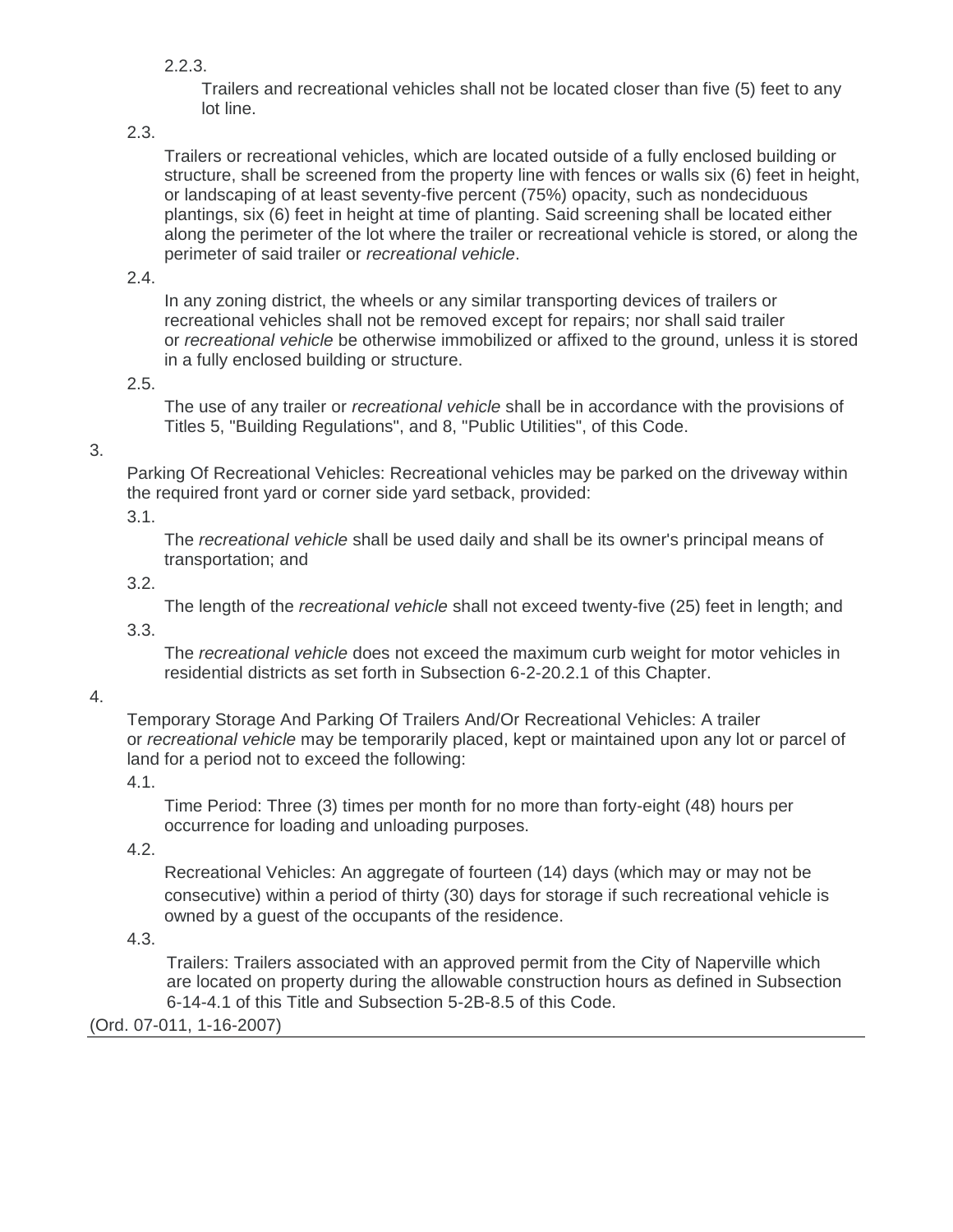## **North Aurora, IL** (population, 16,760)

## **13.12 – Recreational vehicles in residential districts.**

For the purposes of this section, recreational vehicles shall include campers, motor homes, boats (and other watercraft), pop-up campers, and utility trailers.

- A. No *recreational vehicle* shall be parked or stored in front yard or corner side yard off-street parking facilities on residential premises except during the following periods:
	- 1. Friday noon to Monday noon, inclusive.
	- 2. April 15 to April 30 and October 1 to October 15, both inclusive.
	- 3. Upon written request by permit issued by the code enforcement office, for a continuous period not to exceed fourteen (14) days for the parking of recreational vehicles owned by temporary house guests. Such special circumstance permits shall be limited to one per guest family during each six-month period.
- B. No recreational vehicles shall be parked or stored on property in any zoning district unless located in a fully enclosed permanent structure; except that one recreational vehicle not located in a fully enclosed permanent structure may be parked or stored behind the front building elevation on a residential lot. Temporary storage tents for recreational vehicles shall not be considered such a structure.
- C.All parking and storing of recreational vehicles shall be on a hard surface as identified in [section 13.8\(](https://www.municode.com/library/il/north_aurora/codes/code_of_ordinances?nodeId=TIT17ZO_CH13OREPALO_13.8DEOREPASP)C).
- D.No *recreational vehicle* shall be used for living, sleeping, or housekeeping purposes in any zoning district.

(Ord. No. 12-08-20-02, § 2, 8-20-2012; Ord. No. 13-10-07-02, § 1, 10-7-2013; Ord. No. 14-04-21-02, § 1, 4-21-2014)

## **St. Charles, IL** (population, 32,982)

## 17.24.130 – Recreational vehicles

- A. No recreational vehicle shall be parked on private property in such a manner as to impair the safety of pedestrians or vehicular traffic, for example, by obstructing visibility in such a manner that could impair the safe entrance and exit of any vehicle from and upon adjacent properties, or the safety of pedestrians in the public right of way or on private property.
- B. Not more than one recreational vehicle may be parked or stored outdoors on a lot in an RE, RS, or RT district. Between October 15 and April 15, a recreational vehicle parked or stored out of doors on a lot in an RE, RS, or RT district shall not be located within the required front yard or required exterior side yard, except for a period not to exceed forty-eight (48) hours within any one week period for loading and unloading.
- C. All parking and storing of recreational vehicles shall be on a hard surface such as portland cement concrete, bituminous concrete, or concrete or clay pavers; parking on gravel or crushed stone shall not be considered a hard surface.
- D. No recreational vehicle shall be used for living, sleeping or housekeeping purposes in any zoning district, except in an RE, RS, RT or RM residential district a recreational vehicle may be so used for a period not to exceed (7) seven consecutive days and no more than three (3) times per calendar year.[\(2008-Z-36:](https://codebook.stcharlesil.gov/ordinances/ordinance-no-2008-z-36) § 3; [2005-Z-3:](https://codebook.stcharlesil.gov/ordinances/ordinance-no-2005-z-3) § 1; [2000-Z-26:](https://codebook.stcharlesil.gov/ordinances/ordinance-no-2000-z-26) § 1; [1999-Z-7:](https://codebook.stcharlesil.gov/ordinances/ordinance-no-1999-z-7) § 1; [1960-16\)](https://codebook.stcharlesil.gov/ordinances/ordinance-no-1960-16)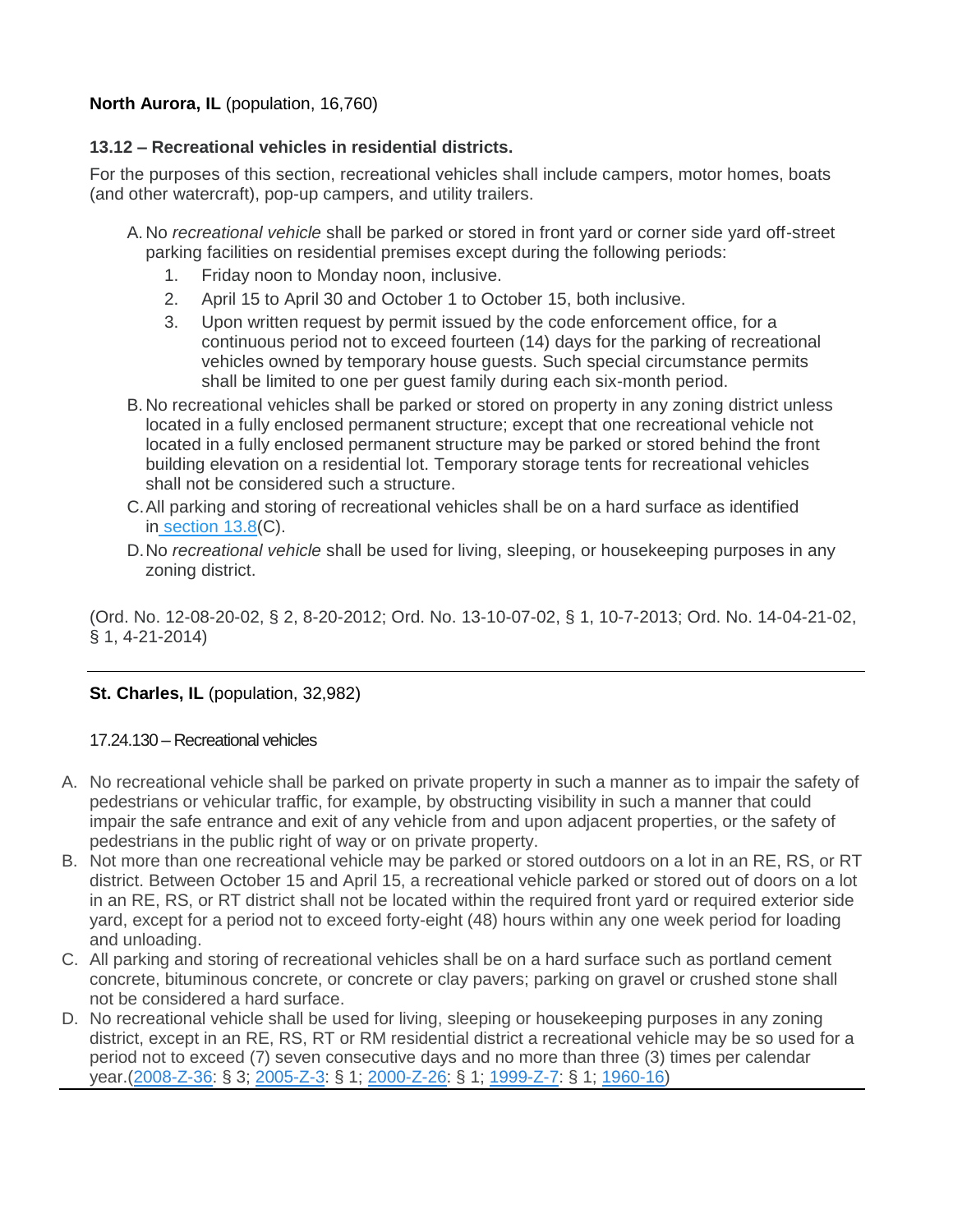## **Warrenville** (Population 13,190)

## *A. In Residential Districts - General*

A single recreational vehicle as defined herein may be parked or stored on a lot having a minimum area of 7,000 square feet and containing a single-family detached dwelling unit. One additional recreational vehicle may be parked or stored on such lot for each additional 20,000 square feet of lot area over 7,000 square feet. No more than three recreational vehicles shall be parked or stored on any single residential lot. Outdoor overnight parking and storage of recreational vehicles is not permitted on lots containing attached single-family dwelling units (town homes) or apartments unless it involves the parking of a travel van, 20' or less in length, regularly used for daily personal transportation unrelated to recreation or camping, in which case the City Council, by motion, may authorize such overnight outdoor parking.

## *B. Parking in Residential Districts*

Recreational vehicle parking (as defined herein) shall either be (1) in a garage or (2) on the driveway or widening thereof, (3) in rear yards, interior side yards, front yards and corner side yards provided all portions of such vehicles are parked a minimum of 3' from the garage and/or principal building and 5' from all lot lines (see Appendix) unless the Recreational Vehicle being parking is 5' or less in height, in which case it may be parked not less than 1' from a side or rear lot line if adjacent to a solid wood fence with a minimum height of 1' foot taller than the height of the adjacent Recreational Vehicle and installed on the same property on which the Recreational Vehicle is parked.

#### *C. Storage in Residential Districts*

Recreational Vehicle storage (as defined herein) is not permitted in (actual) front yards or (actual) corner side yards. All portions of street legal motorized travel trailers shall be on the driveway or widening thereof. Other recreational vehicles may be stored on a nonpaved surface, provided that the yard area is not torn up and no permanent ruts are created. All recreational vehicles shall be stored a minimum of 3' from the garage and/or principle building, and 5' from interior side lot lines and rear lot lines (see Appendix) unless the Recreational Vehicle being stored is 5' or less in height in which case it may be stored not less than 1' from a side or rear lot line if adjacent to a solid wood fence with a minimum height of 1' taller than the height of the adjacent Recreational Vehicle and installed on the same property on which the Recreational Vehicle is stored.

## *D. Storage/Parking in Other Districts*

Storage and Parking of one Recreational Vehicle on a single lot in the M District and in non-residential districts shall be subject to the requirements related to outdoor storage and parking setback regulations.

#### *E. Temporary Use of Recreational Vehicles*

Occasional use of travel trailers, camping trailers, truck campers and similar vehicles for not more than seven (7) days out of a thirty (30) day period twice per calendar year as sleeping quarters will be permitted. No connections or use for living quarters will be allowed as listed below:

- 1. Connection to sewer
- 2. Connection to water for other than filling or maintenance equipment
- 3. Cooking with equipment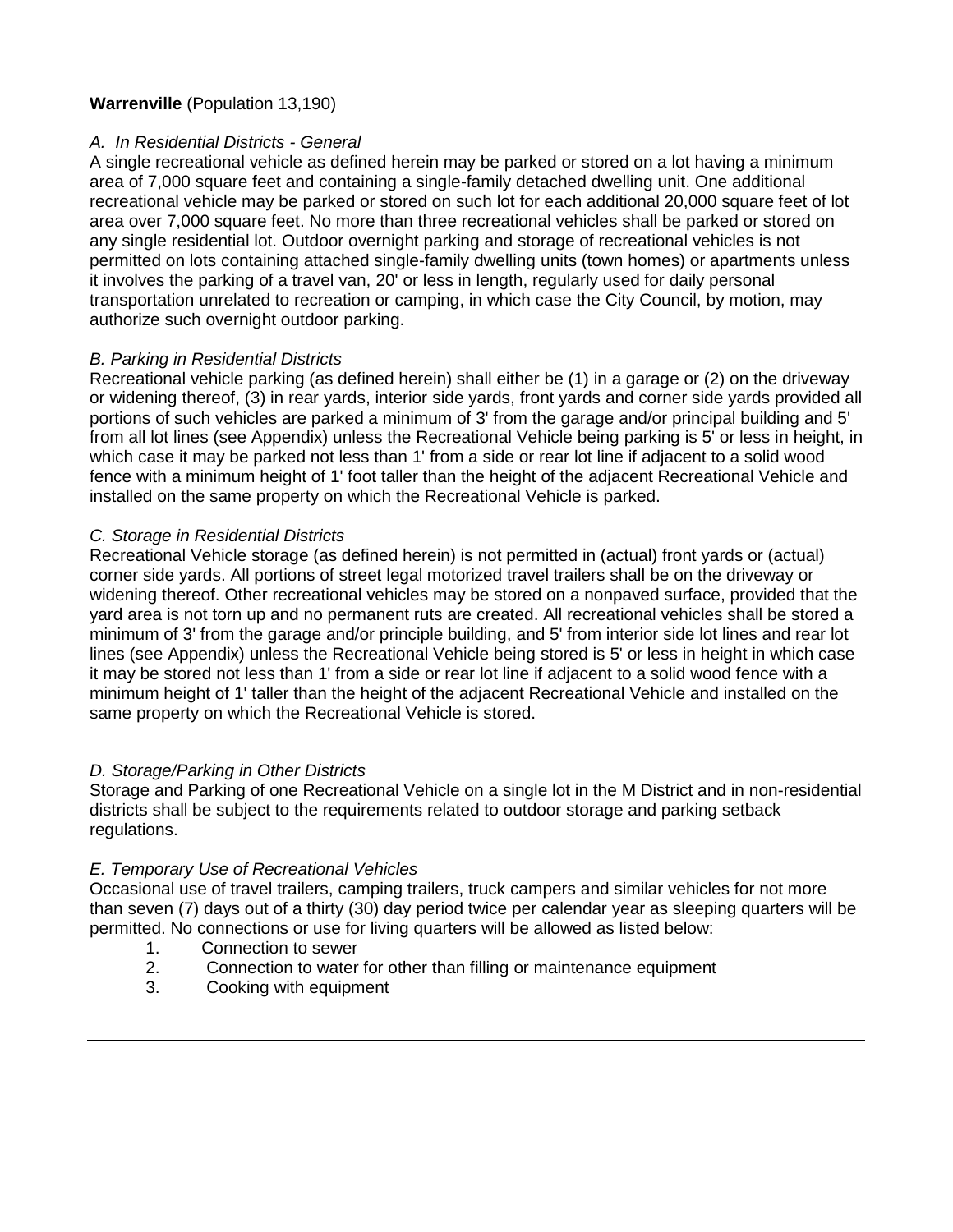## **West Chicago** (Population 27,086)

- (14) Recreational vehicles.
	- a. The following types of recreational vehicles shall be restricted in size as follows:
		- 1. Travel trailer, thirty-five (35) feet or less in length and not to exceed eight (8) feet in width.
		- 2. Camper trailer (pop-up), twenty-four (24) feet or less in length and not to exceed five (5) feet six (6) inches in height, stored in a collapsed position.
		- 3. Watercraft, thirty-five (35) feet or less in length, but not to exceed twelve (12) feet in height, either mounted on a boat trailer or not mounted; also boat trailer without boat mounted.
		- 4. Motor home, forty (40) feet or less in length and not to exceed twelve (12) feet in height.
	- b. Not more than one (1) recreational vehicle shall be parked on any one (1) lot. No recreational vehicle shall be parked on any one (1) lot where the outdoor overnight storage of a commercial vehicle is present.
	- c. The parking of a recreational vehicle shall be prohibited in the required front yard, actual front yard, and required corner side yard between October 15 and April 15.
	- d. A recreational vehicle shall not be located closer than five (5) feet to the rear lot line and shall not be located closer than three (3) feet to the side lot lines.
	- e. The parking area, permanent or temporary, shall be paved.
	- f. Outdoor overnight parking and storage of recreational vehicles shall not be permitted on lots containing apartment units/condominiums.
	- g. Occasional use of travel trailers or other recreational vehicles shall be permitted as set forth in [Section 6.8.](https://www.municode.com/library/il/west_chicago/codes/code_of_ordinances?nodeId=COOR_APXAZO_ARTVIZODIGE_6.8TEUS)
	- h. Any recreational vehicle that does not comply with regulations established herein shall be removed or made to comply with said regulations by May 1, 2008.

## **Wheaton** (Population 53,022)

2. Recreational Vehicle Parking Restrictions.

On any residential lot within any residential or institutional zoning district, a maximum of one (1) recreational vehicle per dwelling unit on said lot may be parked out-of-doors in conformance with the following restrictions:

- a. The owner of the recreational vehicle must be an occupant of the home where the vehicle is parked.
- b. Any non-motorized or motorized recreational vehicle shall be parked or stored only behind the front of a house and shall be set back at least five feet (5') from the rear lot line, and three feet (3') from the side lot line. On corner lots, the vehicle shall also be located behind the wall of the house adjacent to the side yard facing a street.
- c. Any recreational vehicle owned by guests of the home may be parked anywhere on a lot up to fourteen (14) days every six (6) months.
- d. Notwithstanding anything in this section to the contrary, any recreational vehicle may be parked anywhere on a lot for a period not to exceed seventytwo (72) hours for the purpose of loading, unloading, maintenance or repairs of said vehicle. A recreational vehicle may be parked for a greater period of time for the purpose of loading, unloading, maintenance or repairs, provided the owner of said recreational vehicle receives permission from the Director of the City's Building & Code Enforcement Department.
- e. All recreational vehicles shall be properly licensed and registered.
- f. All boats must be covered with a boat cover designed for its intended purpose; tarps are not permitted.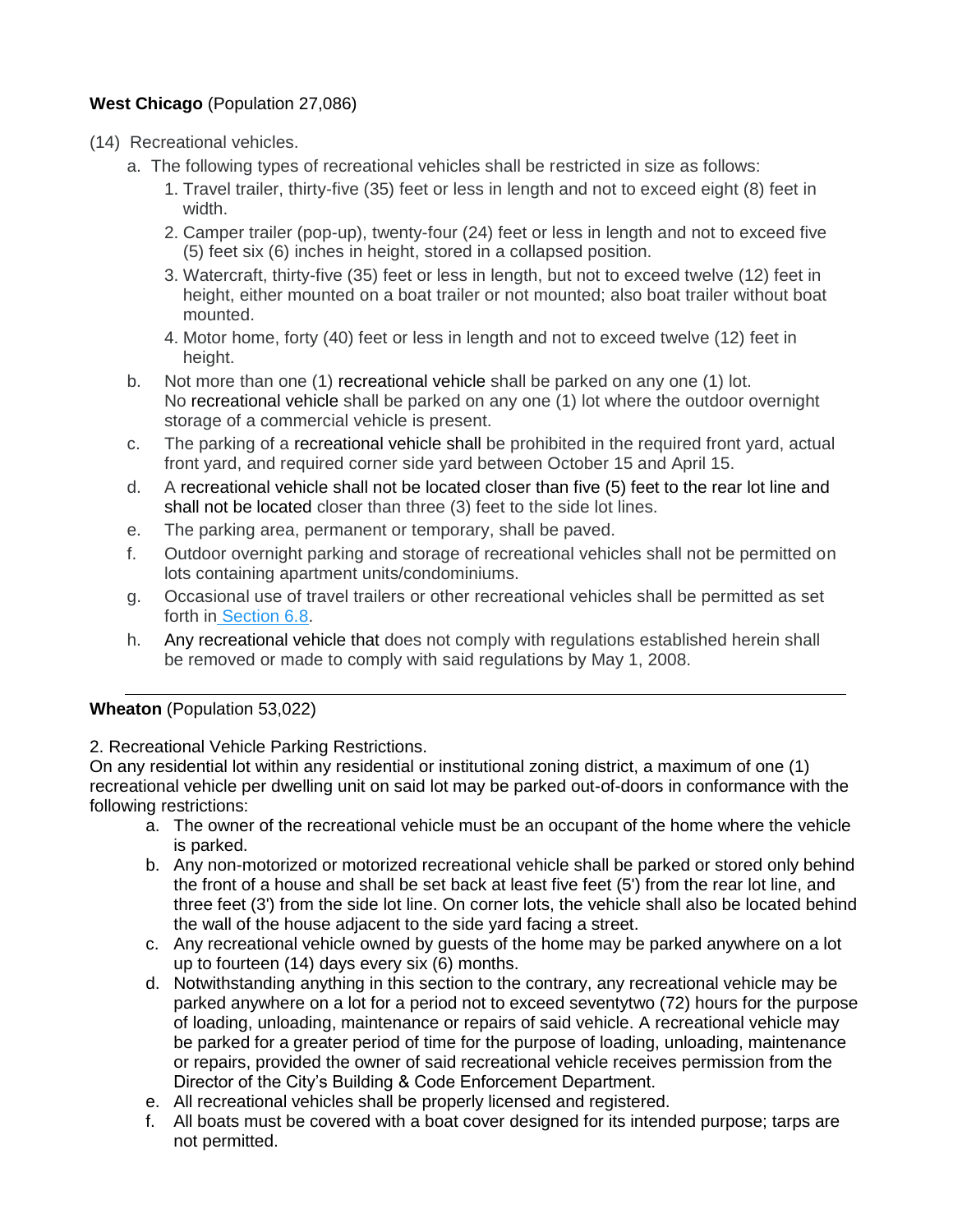## **MINUTES November 16, 2016 Plan Commission and Zoning Board of Appeals City of Batavia**

PLEASE NOTE: These minutes are not a word-for-word transcription of the statements made at the meeting, nor intended to be a comprehensive review of all discussions. They are intended to make an official record of the actions taken by the Committee/City Council, and to include some description of discussion points as understood by the minute-taker. They may not reference some of the individual attendee's comments, nor the complete comments if referenced.

## **1. Meeting Called to Order**

Chair LaLonde called the meeting to order at 7:00pm.

**2. Roll Call:**

| Members Present: Chair LaLonde; Commissioners Gosselin, Harms, and Peterson |  |  |
|-----------------------------------------------------------------------------|--|--|
|                                                                             |  |  |

## **Members Absent: Vice-Chair Schneider; Commissioner Joseph**

**Also Present: Mayor Schielke; Scott Buening, Community Development Director; Joel Strassman, Planning and Zoning Officer; Drew Rackow, Planner; Jeff Albertson, Building Commissioner; and Jennifer Austin-Smith, Recording Secretary** 

## **7. Discussion- Recreational Vehicles on Residential Properties**

Strassman reported that recently an alderman received a complaint about an RV parked on single-family property. Staff notes that the City regulates recreational vehicles on single-family residential property by requiring the RV be owned by the occupant of the residence. The RV is to be unoccupied and located entirely over a hard surface. The hard surface beneath the recreational vehicle must connect to a paved driveway that extends to the street and the RV cannot be closer than five feet to an exterior side or rear property line. We do allow recreational vehicles to be parked in front of the house on the driveway. The Committee of the Whole has requested that the Plan Commission (PC) review the Zoning Code's recommendations and to change any of the recommendations if warranted. The Commission can determine if the regulations sufficiently address the issue of RVs on residential properties and if not the Commission could recommend amendments to the Zoning Code to address any issues that you uncover. Strassman stated that staff recommends that the Commission discuss the issue of recreational vehicles on these properties and if they feel any change to the Zoning Code should be considered they could then specify what changes they would like to see from staff. Staff would then schedule a public hearing to take testimony from the public and continue that discussion. Strassman continued that staff is not looking for any action this evening, only if you wish to change anything to the Zoning Code.

The Commission asked if there were many complaints. Mayor Schielke answered that they don't get a lot of complaints but there are several recreational vehicles in the Kingsberry Court area. The PC viewed the area utilizing Google Maps. Mayor Schielke shared that he has heard some